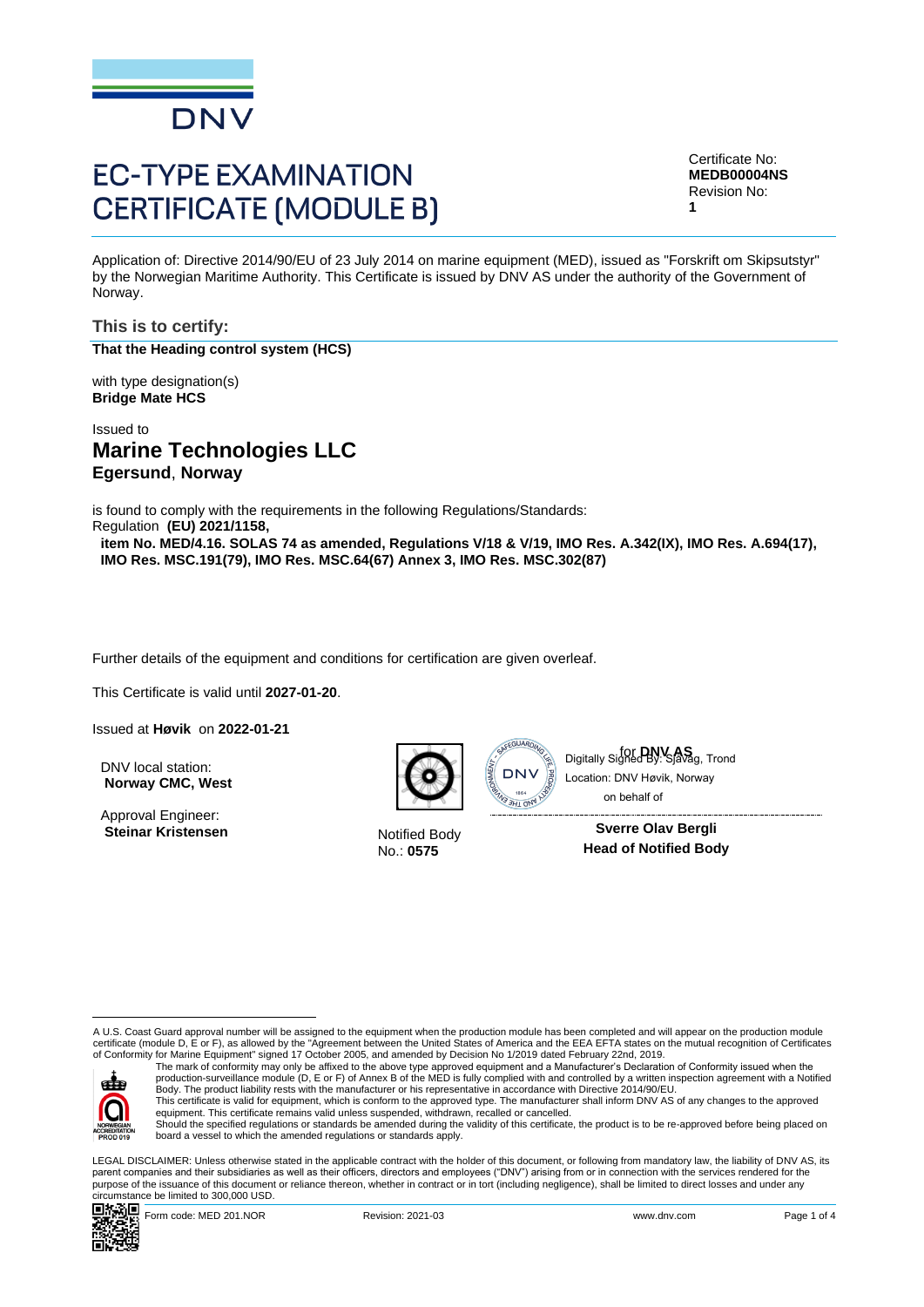

#### **Product description**

Bridge Mate HCS compromises the below modules :

#### **Hardware modules:**

| <b>Unit</b>         | <b>Description</b>      | Component                    | <b>Note</b>                                                        |
|---------------------|-------------------------|------------------------------|--------------------------------------------------------------------|
| Computer with       | Computer with           | MT-COMPUTER-100 or           | Computer with on-board DVI                                         |
| separate Display    | embedded graphical      | MT-COMPUTER-200 or           | interface                                                          |
| unit                | processor               | MT-COMPUTER-300 or           |                                                                    |
|                     |                         | MT-COMPUTER-400              |                                                                    |
|                     | <b>Display Unit</b>     | Hatteland HD 17T22 MMD or    | DVI interface                                                      |
|                     |                         | Hatteland HD 19T22 MMD or    |                                                                    |
|                     |                         | Hatteland HD 24T22 MMD or    |                                                                    |
|                     |                         | Hatteland HD 26T22 MMD or    |                                                                    |
|                     |                         | Hatteland HD 27T22 MMD or    |                                                                    |
|                     |                         | Hatteland HD 32T22 MVD or    |                                                                    |
|                     |                         | Hatteland HD 55T22 MVD       |                                                                    |
| <b>or</b>           |                         |                              |                                                                    |
| Panel PC            | Computer with           | Compact OS JX/AP             |                                                                    |
|                     | integrated display unit |                              |                                                                    |
|                     | and embedded            |                              |                                                                    |
|                     | graphical processor     |                              |                                                                    |
| Network equipment   | Network switches        | Netgear GS728TP or           | 24 ports, 10/100/1000Mbs,<br>PoE, RJ 45                            |
|                     |                         | MT-PoE-SWITCH-1080-8-PORT or | 8 ports, 10/100/1000Mbs,<br>PoE, RJ 45                             |
|                     |                         | ORing IGPS-1080-24V          | 8 ports, 10/100/1000Mbs,<br>PoE, RJ 45                             |
| Interfaces          | I/O Interface units     | MT IOB mK2 (I/O card) or     | Listener according to                                              |
|                     |                         |                              | IEC61162-1 and IEC61162-2                                          |
|                     |                         |                              | Thruster/Rudder Interface:                                         |
|                     |                         |                              | ±10V and 4-20mA                                                    |
|                     |                         | MT-PoE-IOB (I/O card)        | Listener and talker according<br>to IEC 61162-1 and IEC<br>61162-2 |
| <b>Options</b>      |                         |                              |                                                                    |
| Converter           | NMEA-Converter          | MT-NMEA-CONVERTER            | Listener and talker according<br>to IEC 61162-1 and IEC<br>61162-2 |
| <b>Input Device</b> | Keyboard with trackball | Keyboard Cherry / MT Type    |                                                                    |

All units listed above are to be installed in a protected environment, i.e. indoor.

#### **Software modules Version**

• HCS version (embedded in DP) DP version 1.5.x, where x= 18 or higher

• Operating System: Windows XP embedded and Windows 8.1

## **Applications/Limitations**

- The BridgeMate HCS is certified and found to be in compliance with the requirements for MultiFunctionDisplay (MFD), when connected in a MT network with following system applications: BridgeMate ECDIS, BridgeMate Nautoscan NX, BridgeMate Conning.
- The BridgeMate HCS is in configuration with three control computers found to be compliant with NAUT requirements for a safety system. Ref. DNV rules Pt.6, Ch.3, Sec.3, Clause 6.2.3.7 (July 2021, as amended)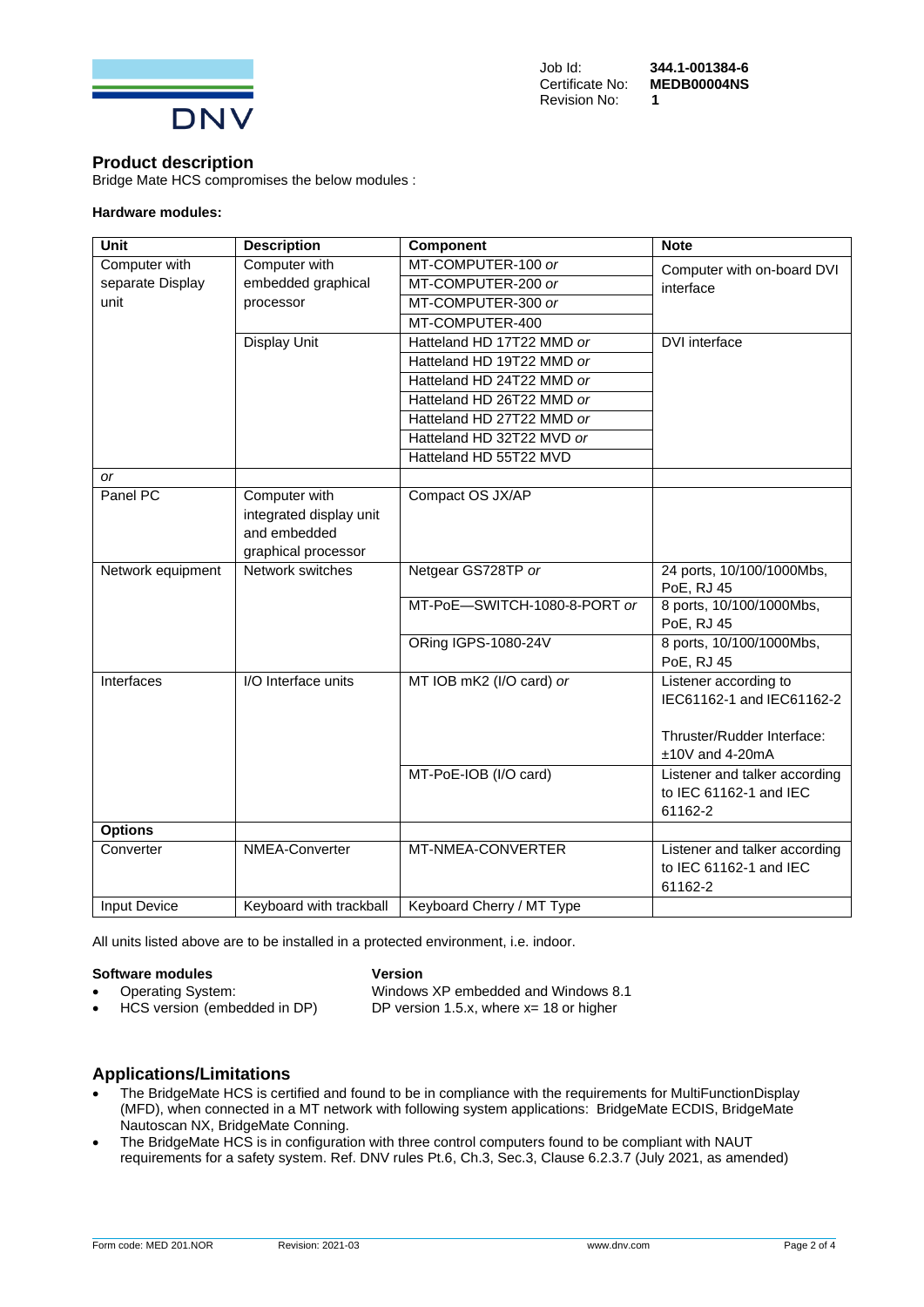

# **Type Examination documentation**

| <b>DNV</b><br>No | <b>Document ID</b>     | Rev.           | <b>Description</b>                                                                                        |
|------------------|------------------------|----------------|-----------------------------------------------------------------------------------------------------------|
| 101              | MT-DEV-5743            | 1.0            | Report: MT, Heading Control System Type Approval                                                          |
| 100              | MT-DEV-5744            | 1.0            | Report: MT, BAM part of Type Approval                                                                     |
| 99               | MT-DEV-5464            | 10             | Manual: MT, DP Operator Manual                                                                            |
| 89               | 147125F                | 2014-09-15     | Report: TesLab, NMEA CONV IEC 60945 report                                                                |
| 88               | MT-DEV-5457            |                | Report: MT, IEC 61162-1 and -450 MT NMEA Converter Test<br>Program                                        |
| 87               | MRA0000016             | $\overline{2}$ | Certificate: DNV, Hatteland HD XXT22 MMD Monitor series                                                   |
| 86               |                        |                | Statement: MT, IEC 60945 8.12 salt mist waiver for MT-<br>Computer-300/400                                |
| 85               | DOC205984-1            | Rev 01         | Report: Hatteland, Conformance test report HD 55T22 MVD-AA1-<br>TOGP HTC02-DP                             |
| 84               | DOC205971-1            | Rev 01         | Report: Hatteland, IEC 62288 flicker test report HD55T22                                                  |
| 83               | DOC205992-1            | Rev 01         | Report: Hatteland, Conformance test report HD 32T22 MVD-MA1-<br>AOGP HTC02-DP                             |
| 82               | DOC205970-1            | Rev 01         | Report: Hatteland, IEC 62288 flicker test report HD32T22                                                  |
| 81               | DOC206417-1            | Rev 01         | Report: Hatteland, Conformance test report HD 27T22 MMD-<br>MA1-FAGA HTB30-DVI-D                          |
| 80               | DOC206156-1            | Rev 02         | Report: Hatteland, IEC 62288 flicker test report HD 27T22 MMD                                             |
| 79               | DOC205967-1            | Rev 01         | Report: Hatteland, IEC 62288 flicker test report HD24T22                                                  |
| 78               | DOC102352-1            | Rev 01         | Report: Hatteland, Conformance test report HD 24T22 MMD-<br>MA1-FAGA-ES HTC02-DP                          |
| 77               | DOC206405-1            | Rev 01         | Report: Hatteland, Conformance test report HD 19T22 MMD-<br>MA1-FAGA HTB30-DVI-D                          |
| 76               | DOC206081-1            | Rev 03         | Report: Hatteland, IEC 62288 flicker test report HD 19T22 MMD                                             |
| 75               | DOC206452-1            | Rev 01         | Report: Hatteland, Conformance test report HD 17T22 MMD-<br>MA1-FAGA HTB30-DVI-D                          |
| 74               | DOC206444-1            | Rev 01         | Report: Hatteland, IEC 62288 flicker test report HD 17T22 MMD<br>R01                                      |
| 73               | DOC102352-4            | Rev 02         | Report: Hatteland, Conformance test report HD 26T22 MMD-<br>MA1-FAGA-ES                                   |
| 72               | DOC205969-1            | Rev 01         | Report: Hatteland, IEC 62288 flicker test report HD26T22                                                  |
| $\overline{71}$  | DOC205958-1            | <b>Rev 02</b>  | Report: Hatteland, Minimum brightness test of GDCX                                                        |
| 70               | T140319D03-RL          | $00 \,$        | Report: CCS, Environmental Test Report ORing-IGPS-1080-24V/<br>MT-PoE-SWITCH-1080-8-PORT                  |
| 69               | T140319D03-E           | 00             | Report: CCS, EMC Test Report ORing-IGPS-1080-24V/MT-<br>PoE-SWITCH-1080-8-PORT                            |
| 65               | 20094390200            | 2010-04-22     | Report: Telefication, EMC and environmental test report for NSI<br>KSML92F1RLED-1077 keyboard             |
| 63               | MT-DEV-5491            | 4.0            | Manual: MT, Alerts in Bridge Mate                                                                         |
| 62               | MT-DEV-5338            | $\overline{4}$ | Report: MT, Type approval report HCS and TCS, additional tests<br>for BAM                                 |
| 61               | MT-DEV-5421            | 2.0            | Report: MT, Audible test of external buzzer                                                               |
| 57               | MT-DEV-5416            | 1.0            | Manual: MT, MTOC SW Installation Manual                                                                   |
| 56               | MT-DEV-5415            | 1.0            | Manual: MT, MTCC SW Installation Manual                                                                   |
| 55               | MT-DEV-5411            |                | Manual: MT, DP Sea Trial Manual                                                                           |
| 54               | E08495.00              |                | Report: NEMKO, Test Report IEI MT Black Box PC (ICP IOS-<br>945B-R10-ICPA)                                |
| 51               | MT-DEV-5227            | 1.0            | Manual: MT, Operator Manual Joystick System                                                               |
| 48               |                        |                | Doc: MT Bridge Mate Heading Control System AUTOPILOT                                                      |
| 44               | 2005-3362              | 02             | Report: DNV, EMC and environmental testing of JH23T02 MMD                                                 |
| 43<br>42         | 2009-3442              | 01             | Report: DNV, EMC and environmental testing of JH19T14                                                     |
| 41               | E08495.00<br>2010-3290 | 01             | Report: Nemko, Test of IEI MT Black Box PC<br>Report: DNV, EMC and environmental testing of Touch Compact |
|                  |                        |                | <b>OS</b>                                                                                                 |
| 40<br>39         | 2006-3576<br>DOC100377 | 02<br>1        | Report: DNV, Testing of computer HTB07CDSTD-A1<br>Report: Hatteland, ECDIS Color Verification HD19T03     |
| 38               | 2006-3249              | 01             | Report: DNV, Testing of panel computer HD19T03 + HTMMC01                                                  |
| 37               | 2007-3089              | 01             | Report: DNV, EMC and environmental testing of HD 12T04                                                    |
| 33               | 2007-3160              | 02             | Report: DNV, Testing of maritime PC HTB08CDSTD-A1                                                         |